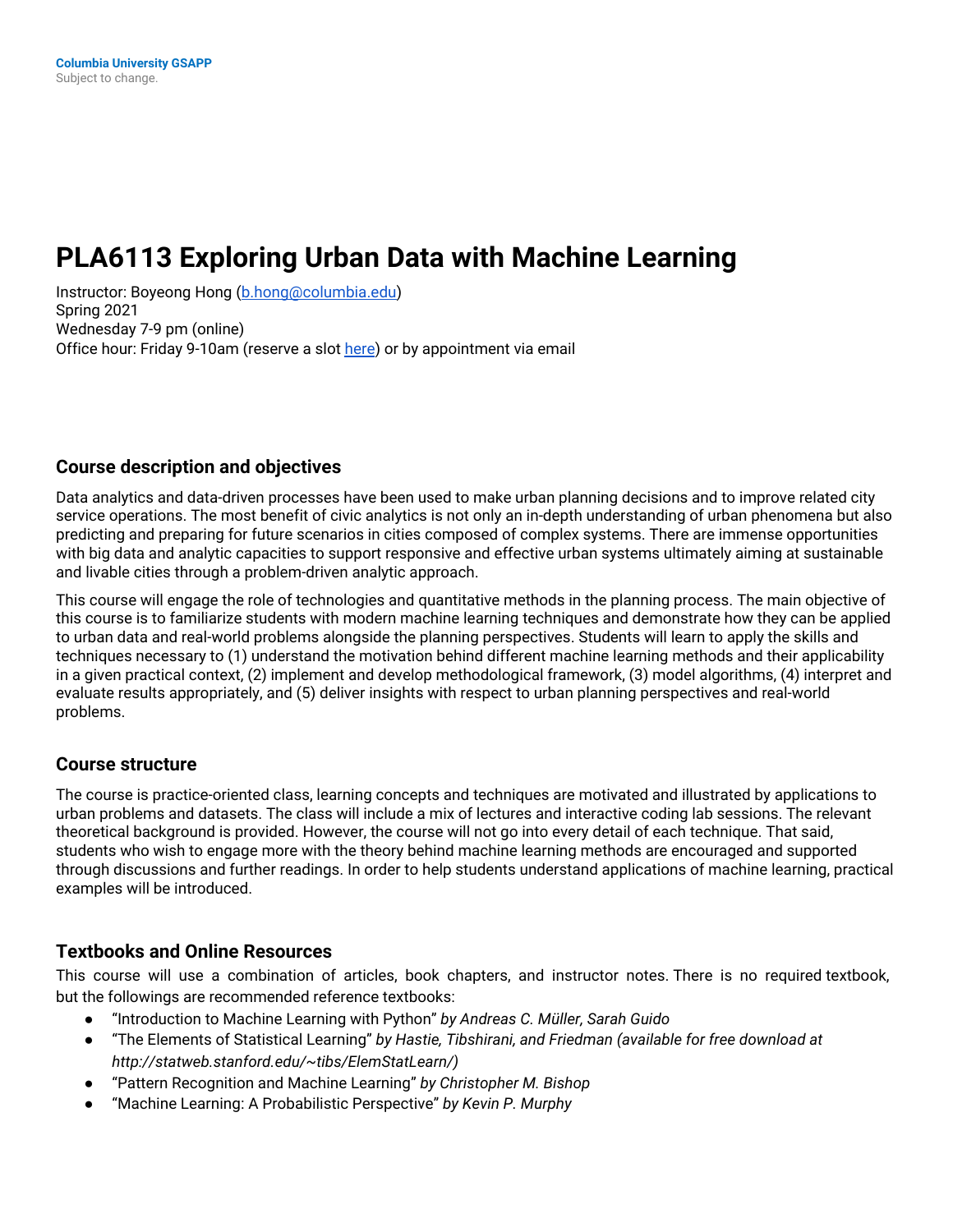- "Introduction to Machine Learning, Second Edition" *by Ethem Alpaydin (available for free download at https://ieeexplore.ieee.org/book/6267367)*
- "Machine Learning" *by T. Mitchell*
- "Data Science for Business" *by F. Provost and T. Fawcett*
- "Applied Predictive Modeling" *by Max Kuhn and Kjell Johnson (https://link-springer-com.ezproxy.cul.columbia.edu/book/10.1007%2F978-1-4614-6849-3)*
- "Online Statistics Education" *developed by Rice University, University of Houston Clear Lake, and Tufts University (http://onlinestatbook.com/2/index.html)*
- "Machine Learning with Python Cookbook" *by Chris Albon*

#### **Software**

This course will use a variety of software tools and packages. *Python* (usually through *Jupyter notebooks* including packages like pandas, numpy and sklearn) will be the primary programming language, although R and other tools may also be used. There will be a significant programming component and basic exploratory, modeling, and visualization abilities will be assumed. Students who don't have programming experience are welcome, but those should have a strong willingness to learn and build up related skills.

#### **Assignments**

There will be *weekly assignments*, consisting of problem sets and/or that reinforce and propel topics covered in class. The assignments will be an extension of a lab session. In addition to regular assignments, students will be asked to participate in a contemporary case study once per semester. This assignment deals with how topics in class are being used in practice or applied to urban issues. Details will be announced during the first lecture.

#### **Late Assignments**

Assignments will be deducted 10% for each day a submission is late unless there is a legitimate reason that the instructor is informed of in advance. Assignments later than a week will not be accepted.

#### **Readings**

There will be weekly readings assigned.

#### **Midterm and Final Deliverables**

Students, as groups, are asked to work on a final project to apply newfound technical savviness to analyze and synthesize urban data around a research question to deliver meaningful planning insights. It requires i) project proposal, ii) midterm presentation (exploratory analysis), iii) final presentation, iv) final report, and v) code documentation. Details will be provided in due course.

#### **Grading**

Grading will be performed through a numerical assessment of students' submitted work. A final score will be translated into the GSAPP grading system. The breakdown is as such:

- Weekly case study presentation 2 or 3 students per week (10%)
- Lab sessions and assignments, typically every week, unless specified otherwise (30%)
- Project proposal (10%)
- Midterm packet (20%)
- Final packet (30%)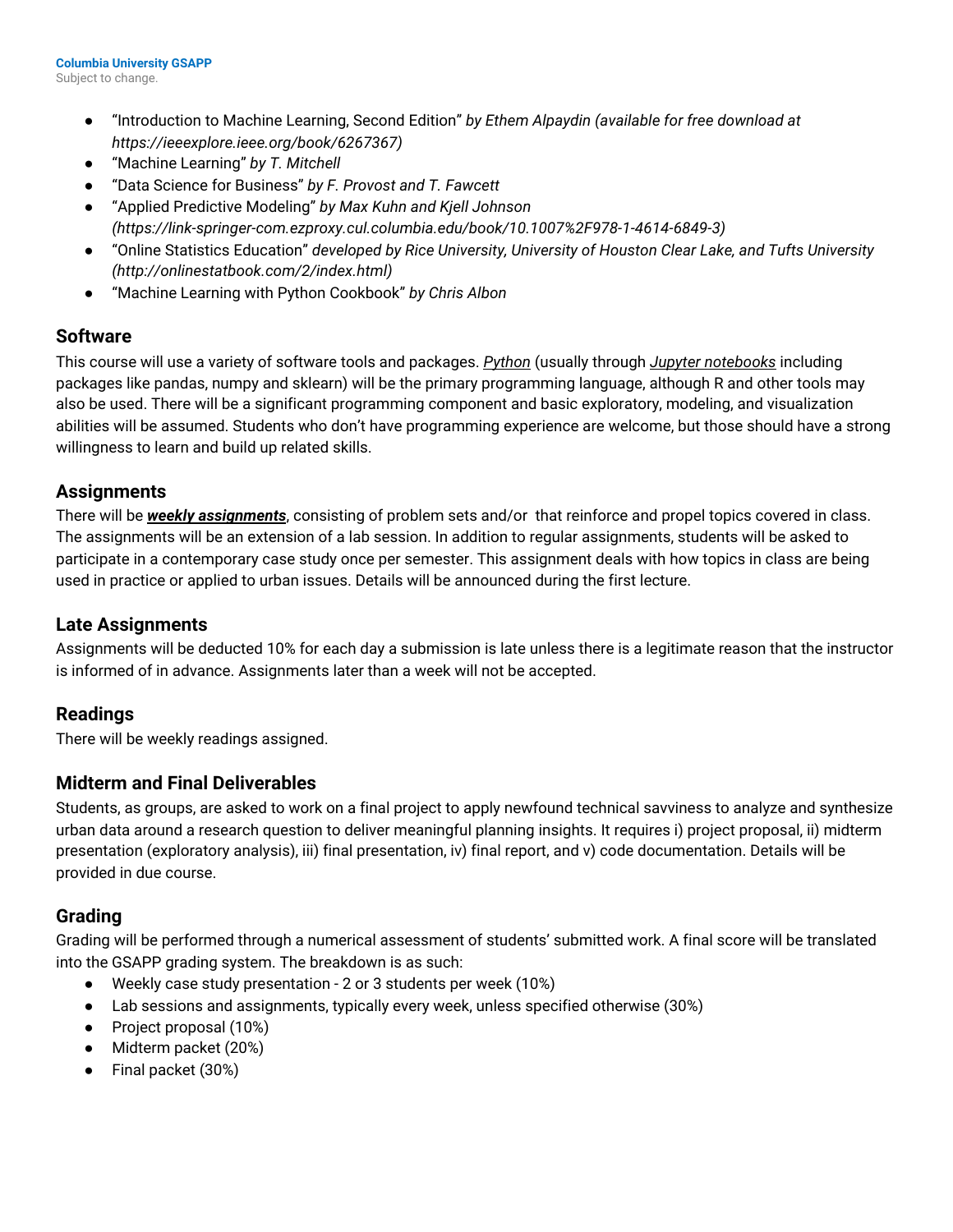"High Pass" will be offered to the top 30% of students based on their numerical score and level of participation. "Pass" will be given to all final scores above 75. "Low Pass" will be 60-74, or automatically offered as a maximum if any assignment is missing.

## **GSAPP Honor System and Plagiarism**

Students must adhere to the principles of academic honesty (https://www.arch.columbia.edu/honor-system) and ensure that all work submitted is fully theirs and adhere to the GSAPP Plagiarism Policy

(https://www.arch.columbia.edu/plagiarism-policy) set forth. Students found guilty of plagiarism or academic dishonesty will be subject to appropriate disciplinary action.

## **Collaboration and quoting policy\***

Coding has unique challenges when it comes to collaboration and plagiarism, so please familiarize with this section.

Firstly, all the work you turn in must be your own (as an individual or as teams, as appropriate). However, you are welcome to discuss course materials, ideas, and assignments with others. When working through code with others, you must not discuss specific code—what you are going to implement within the computer that will be compiled—but you may discuss resources logic, structure and/or pseudo code with others. Nor may you provide or make available solutions to assignments to individuals who take or may take this course in the future. You may not directly use code found on the internet (cut-copy'ing) for assignments.

For the project, you may "quote" from resources online. You must acknowledge any source code that was not written by you by mentioning the original author(s) directly in your source code (comment or header). You can also acknowledge sources in a README.txt file if you used whole classes or libraries. Do not remove any original copyright notices and headers. However, you are encouraged to use libraries, unless explicitly stated otherwise by copyright, the code author or the teaching team! Although you may be using code found elsewhere, it is expected that your final projects are of substantive originality in concept and implementation.

*\* Developed by Anthony Vanky*

## **Writing Assistance**

The strength of GSAPP and the urban planning program is the diversity of experiences among its community members. However, with the diversity of languages, academic writing in English is a difficult art to master. While you will gain practice in communicating to diverse audiences in this class, 1) the writing center is a great resource that you should feel welcome to take advantage of: <https://www.college.columbia.edu/core/uwp/writing-center> and 2) a second-year student will be a mentor providing support for academic writing specialized in the urban planning context.